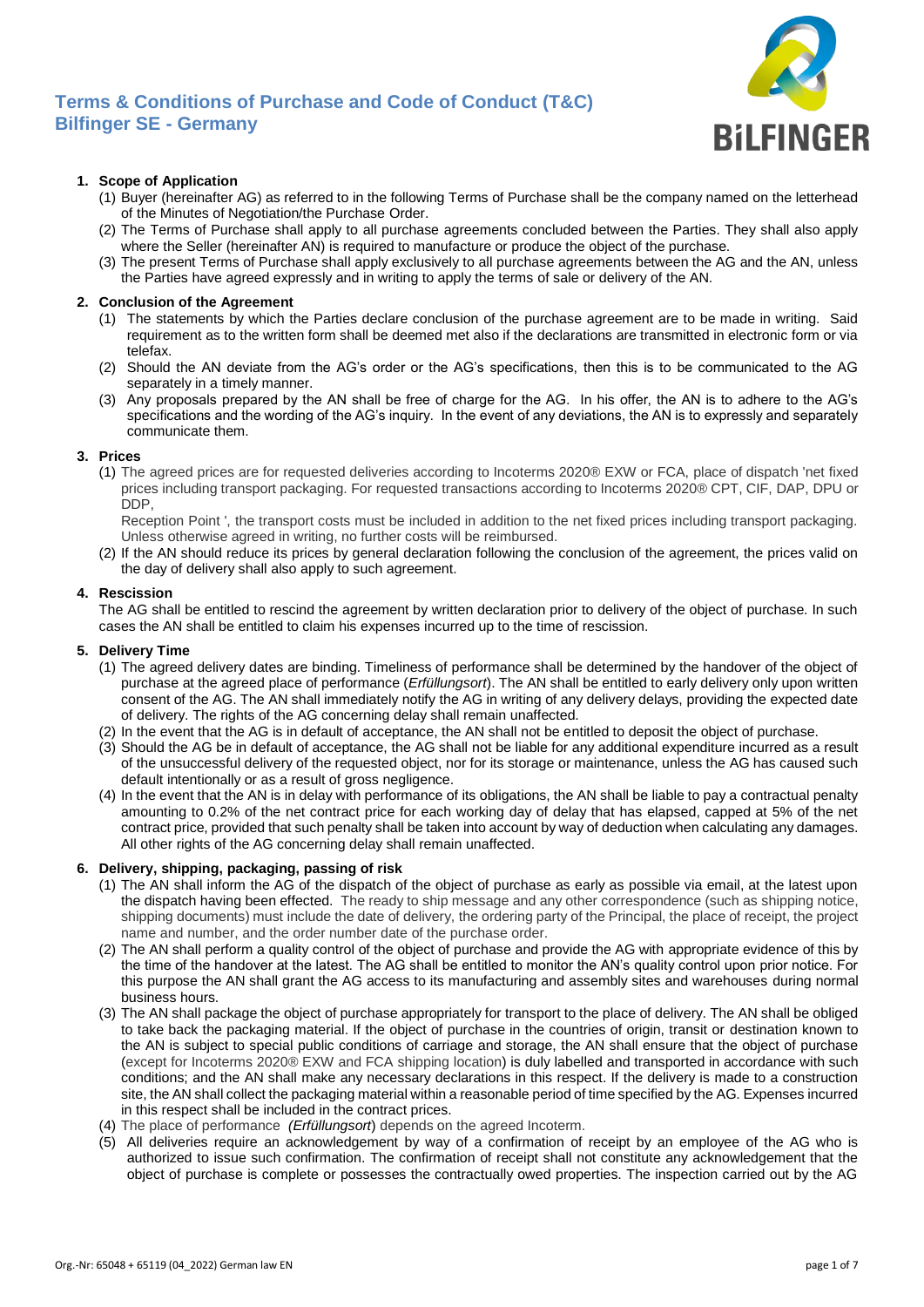

pursuant to Sec. 377 of the German Commercial Code (HGB) is limited to obvious defects in the object of purchase. The AG may give notice of defects within 14 calendar days from discovery.

- (6) In the case of third country deliveries, the AN is to submit to the AG the following customs documents: transit accompanying documents (e.g. T1), freight documents, customs invoice or commercial invoice, as well as further documents that may be required for clearing the goods through customs.
- (7) The AN is to package, mark, and ship hazardous goods in accordance with the relevant national and international regulations. As concerns the delivery of the goods, the AN is to comply with all of the duties incumbent on suppliers (within the meaning of Article 3 No. 32 of Regulation (EC) No. 1907/2006 (referred to herein below as the "REACH Regulation")) under the REACH Regulation. In particular, he shall make available to the AG, in all of the cases provided for by Article 31 Clauses 1 through 3 of the REACH Regulation, a safety data sheet in accordance with Article 31 of the REACH Regulation, in the language of the recipient country.
- (8) Where a delivery has been agreed along with the installation of / services for the goods delivered, the transfer of ownership shall devolve following the due and proper installation / performance of the services and handover.
- (9) Where an acceptance has been provided for by law or has been contractually agreed, the risk shall devolve once the AG has accepted the goods. Where formal acceptance has been agreed, the devolution of the risk shall not occur before the successful acceptance by the AG has been confirmed in the record of acceptance. The payment of invoice amounts shall not take the stead of formal acceptance.
- (10) Where machines or systems are delivered, the AN shall install them and place them into operation should the AG so request. If the AN provides the jigs/equipment necessary therefor, the costs accruing in this regard are to be separately itemised and settled; otherwise, they will be considered as having been included in the proposal. Should the AN be required to perform any additional development work in order to fulfil the contract, the AG shall bear the corresponding costs therefor only if this has been previously agreed in writing.
- (11) Inasmuch as the AN makes available devices serving processing, measurement, and testing purposes, as well as gauges, the corresponding tool costs engendered thereby shall be itemised separately in the proposal and settled separately; otherwise, they will be considered as having been included in the proposal. Exclusively measurement and testing equipment and gauges may be used that have been calibrated.

## **7. Sanctions, Export Control and Origin of Goods**

- (1) The AG shall be released from all obligations arising from or in connection with the contract (including compensation for damages) if, after submission of a binding purchase order or conclusion of the contract, impediments occur due to national or international regulations of foreign trade law or an embargo and/or other sanctions which prevent the AG from fulfilling the contract.
- (2) The AN is obliged to comply with any German and EU regulations as well as regulations of the USA, the United Kingdom and China applicable to the import, export or re-export of the goods (i.e. commodities, software, technology) being subject of the contract.
- (3) Without the prior consent of the AG, the AN shall not be entitled to deliver goods subject to US EAR (Export Administration Regulation) or to incorporate them into deliveries or to involve US persons.
- (4) Without the prior consent of the AG, the AN shall furthermore not be entitled to deliver goods subject to Chinese export control law or to incorporate them into deliveries.
- (5) The AN shall provide the AG with all information necessary for the export of the goods by transmitting the relevant data for all goods supplied under this order by means of the form "Declaration on Export Restrictions, Customs Tariff [Number, Origin of the Goods and Preferences"](https://www.bilfinger.com/fileadmin/corporate_webseite/unternehmen/einkauf/downloads/2022_Declaration_on_Export_Restrictions_EN_Logo.docx) or other suitable trading documents immediately after receipt of the binding order and free of charge. The AN agrees to keep the AG informed at any time of any changes that may occur by written notice.
- (6) The AN shall provide the AG with legally compliant documents proving the origin of the goods without delay and free of charge. For supply transactions within the EU, preference is given to supplier's declarations for goods with preferential originating status. Other ways of transmitting declarations of origin for the relevant supply transaction, e.g. declarations on trading documents, issuance of non-preferential certificates of origin or certificates of origin legalized by the chamber of commerce, shall be released by the AG immediately after receipt of the order.
- (7) The AN shall hold the AG free and harmless from all damages, financial losses and claims by third parties which the AG may incur as a result of the AN having breached any of the above obligations, unless such breach of obligation is not attributable to the AN.

## **8. Supply chain protection**

(1) The AN shall take the necessary organizational instructions and measures, in particular in the areas of property protection, business partner, personnel and information security, packaging and transport, to ensure security in the supply chain in accordance with the requirements of corresponding, internationally recognized initiatives based on the WCO Safe Framework of Standards (eg AEO, C-TPAT). He protects his deliveries and services to the AG or to third parties designated by the AG against unauthorized access and unauthorized manipulation. He only employs reliable staff for such deliveries and services and obliges any subcontractors to take appropriate measures as well.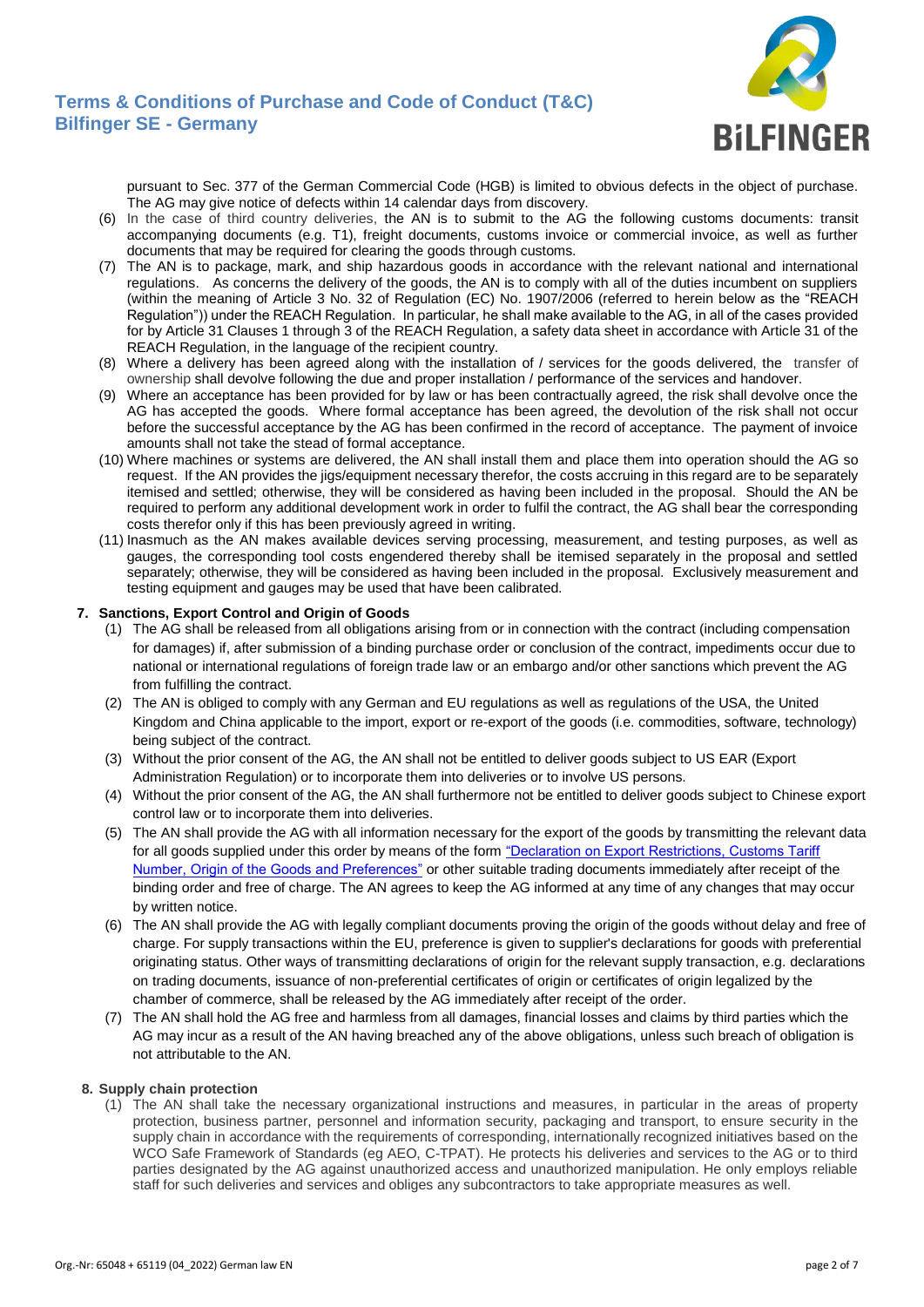

(2) If the AN culpably violates the provisions of section 7, the AG is entitled, without prejudice to further claims, to terminate the contract or to withdraw from it. If the elimination of the breach of duty is possible, this right may be exercised only after fruitlessly expiring a reasonable period for the removal of the breach of duty.

## **9. Warranties**

- (1) The AN warrants that the object of purchase possesses the contractually agreed properties, is fit for the contractually intended purpose and in accordance with the state of the art and all applicable private-law and public-law standards. The AN further warrants that no rights of third parties - including trade mark rights, copyrights and patent rights – shall be violated as a result of its contractual performance.
- (2) The limitation period for defect claims shall be governed by Section 438 of the German Civil Code (BGB)
- (3) In the event of remedial performance, the AN shall bear the expenses under Section 439 para. 2 BGB in addition to the costs for removal and installation of the defective object of purchase. The AN shall also be obliged to compensate for any damages to other objects that may result from the removal and installation of the defective object of purchase and shall indemnify the AG from all third-party claims in this respect. If the AN delivers a non-defective instead of the defective object of purchase, the AN shall not be entitled to demand compensation for use from the.
- (4) The place of performance for remedial performance shall be the place where the object of purchase is located according to its intended purpose. If the object of purchase is installed in a building of third parties, remedial works shall be effected in agreement with the latter and with protection of their interests.
- (5) Upon receipt of the written notification of defects by the AG at the AN, the statute of limitations for warranty claims is suspended until the AN rejects the claims, declares the defect eliminated or otherwise refuses to continue negotiations on the claims raised. In the case of replacement deliveries and the removal of defects, the warranty period for replaced and reworked parts begins again, unless the AN has made the replacement delivery or the removal of defects only for reasons of goodwill or similar reasons and has previously notified the AG of this.
- (6) The AN shall assign to the AG on account of performance any claims it may have against its subcontractors based on defects, warranty or damages, and the AG shall accept such assignment upon conclusion of the purchase agreement. The AN shall be authorized to assert such claims against its subcontractors until further notice.

## **10. Liability**

- (1) The AN shall be liable without restrictions in accordance with statutory provisions for all damages the AN or its vicarious agents may cause during the provision of the contractual services.
- (2) If a third party suffers damage as a result of a defect or fault in the object of purchase, the AN shall have sole responsibility unless such damage has been caused by the AG's wilful intent or gross negligence. If a third party asserts claims against the AG, the AG shall be entitled to be held harmless by the AN in respect of any liability towards such third party.
- (3) The AN shall submit proof to the AG of liability insurance having been taken out with a minimum coverage amount of € 2,500,000.00 per occurrence and year, as blanket coverage for persons and property damages. The insurance cover must comprise, with the same coverage amounts, an enhanced product liability insurance with the cover modules 4.1 through 4.4 and the cover module 4.6 in accordance with the respectively applicable version of the Model Terms issued by the National Association of the German Insurance Industry (GDV) for the product-liability model, as well as an environmental liability insurance with the cover modules 2.6 and 2.7 in accordance with the Model Terms issued by the GDV for the environmental liability model.
- (4) The AN is to take out transport insurance if he bears the risk for the goods' transport, or if he must take out such transport insurance under the terms of delivery. The liability amount must correspond to at least 110% of the commercial value of the goods being transported.

## **11. Retention of Ownership**

Ownership in the object of purchase shall be transferred to the AG upon handover to the AG or to a third party designated by the AG unless the Parties have agreed on a different form of ownership transfer. Any retention of ownership – in any form whatsoever – shall be excluded.

## **12. Billing and Payment**

- (1) The receipt of a proper and verifiable invoice is a prerequisite for possible payments and payment deadlines.
- (2) The corresponding order number, the project name, the project number, the service performed, the cost centre, the service recipient and the payments received must be shown on each invoice. It must also be sent to the billing address given by the AG. A delivery note or proof of performance signed by the AG must be enclosed. Incomplete information or invoices that cannot be checked for other reasons will be rejected at the expense of the contractor. By rejecting invoices, payment deadlines are suspended and only start to run again when the relevant invoice is submitted again.
- (3) The payment period is 30 days after delivery or partial delivery and receipt of the invoice or partial invoice with 3% discount, 45 days after delivery or partial delivery and receipt of the invoice or partial invoice with a 2% discount, or without deduction within 60 days.
- (4) The agreed payment period begins only after a completely fault-free and contract-compliant delivery / service and the expiry of an audit period of seven calendar days after receipt of the invoice.
- (5) Electronic invoices are only accepted if they are sent to the agreed medium / address (e.g. an email address, an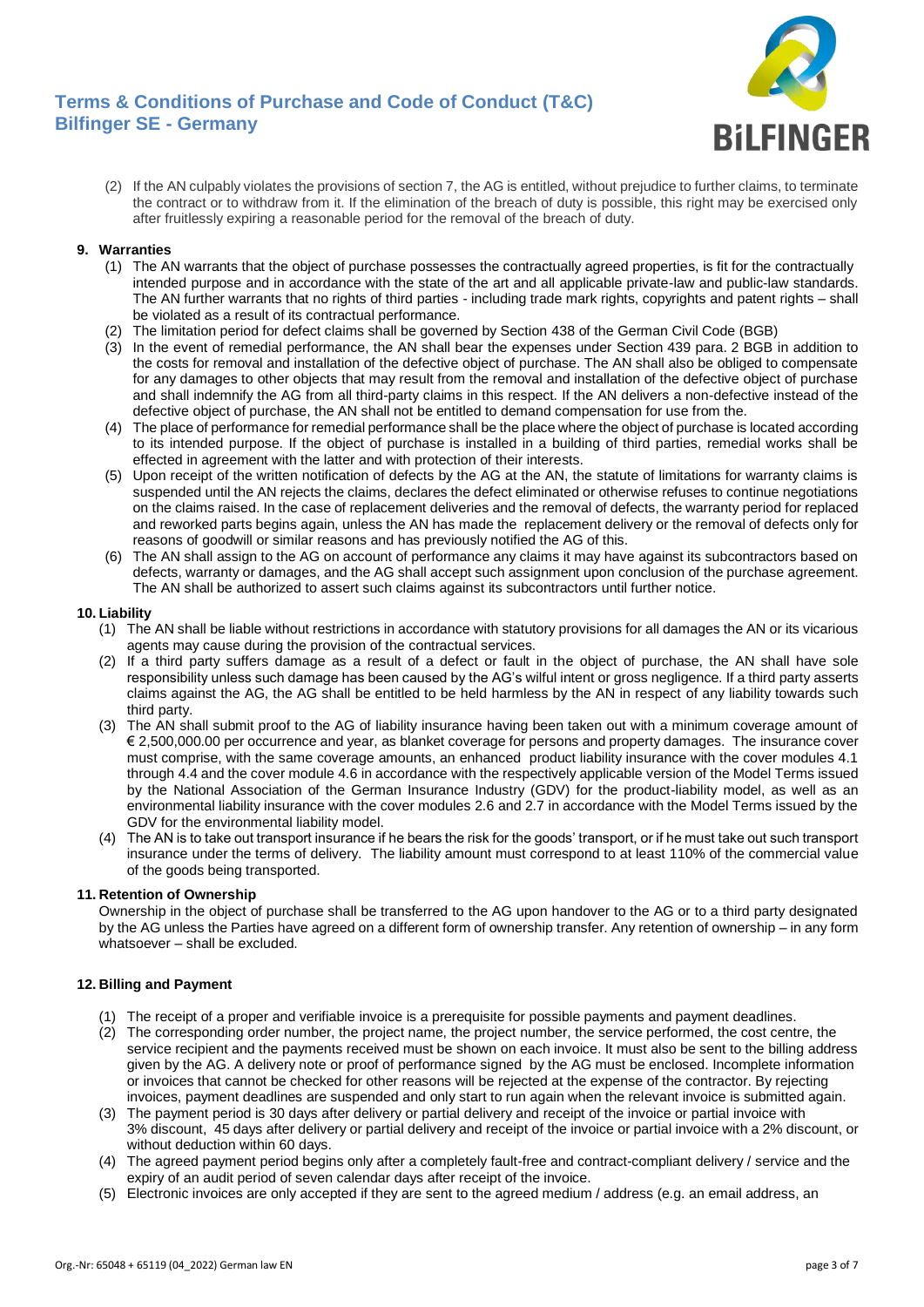

e-invoicing portal). Electronic invoices that are sent elsewhere, are deemed not to have been delivered and will not be processed. This applies in particular to sending to personalized e-mail addresses.

- (6) In case that the AG has specified a weekly payment run, payments are deemed to have been made on time if they are (outgoing) carried out in the following payment run after the payment period has expired. Invoices received between December 7th and January 7th of each year are agreed as having been received by January 7th.
- (7) Payments are made exclusively by transfer to a bank account in the name of the AN in the country in which the contractually owed services are to be provided or the AN has its main place of business. The only exception from payments to the AN is, if the latter one has sold his receivables in the context of

factoring. In such cases, the transfer must be made to a bank account held in the name of the factor in the country in which the factor has its main place of business.

The issue of transfer order to the bank is decisive for the timeliness of the payment.

In case the payments are too late, the AG owes default interest amounting to 5%-points above the respective base interest rate in accordance with § 247 of the German Civil Code (BGB).

## **13. Assignment/Setoff/Right of Retention**

- (1) The AN may assign claims to payment of the purchase price only upon prior consent of the AG.
- (2) The AN shall be entitled to apply setoff or assert retention rights only if its counterclaims are undisputed or determined without further legal recourse. Rights of retention may only be exercised within the contractual relationship in which the AG's claims are based.

## **14. Setoff with Claims of Affiliated Companies**

- (1) The term "affiliated companies" in this Clause means with regard to the AN affiliated companies within the meaning of Sec. 15 et seq. of the German Stock Corporation Act (AktG) and with regard to the AG companies which carry the name component "Bilfinger" in their respective company names. Upon request the AG will furnish the AN with a list of the affiliated companies of the AG.
- (2) The AG shall be entitled to offset claims of the AN arising out of or in connection with this purchase agreement
	- (a) against claims the AG may have against affiliated companies of the AN,
	- (b) against claims affiliated companies of the AG may have against the AN, and
	- (c) against claims affiliated companies of the AG may have against affiliated companies of the AN, or to exercise retention rights in this respect.
- (3) The AG shall be entitled to offset claims the AN may have against affiliated companies of the AG (a) against claims the AG or affiliated companies of the AG may have against the AN, and
	- (b) against claims the AG or affiliated companies of the AG may have against affiliated companies of the AN.
- (4) In the claims constellations in sub-paragraphs (2) and (3), affiliated companies of the AG shall be entitled to the same rights to apply setoff or retention as the AG.

## **15. Declarations of the Parties**

- (1) Any declarations of the AN in connection with this purchase agreement shall be addressed to the ordering unit of the AG.
- (2) All documents of the AN addressed to the AG shall include the order number, the ordering unit of the AG, the place of receipt, the project name as well as the number and the date of the order letter.
- (3) Amendments to the agreement as well as all unilateral legal declarations require written form for reasons of proof.

## **16. Confidentiality and Data Protection**

- (1) The Parties undertake to keep the content of this agreement confidential, in particular with regard to conditions, and to comply with applicable data protection provisions. Notably, the Parties shall not publicly defame each other.
- (2) Each Party shall treat all confidential information which the other Party discloses to it in connection with the agreement as confidential without restrictions. Confidential information within the meaning of this provision shall be information, documents, or data designated as such or which are to be regarded as confidential due to their nature, in particular personal data (within the meaning of the DGSVO). This shall not apply to information which is accessible to the public or which has been in the possession of the other Party prior to its disclosure
- (3) The confidentiality obligation shall not apply to the disclosure of information to affiliated companies within the meaning of Sec. 15 et seq. AktG. Notably information within the framework of the supply chain and procurement management may be passed on to affiliated companies worldwide.
- (4) Furthermore, the Parties undertake to grant access to confidential information of the other Party only to those employees and subcontractors and suppliers who are entrusted with the provision of services within the scope of this agreement and with whom appropriate confidentiality and data protection agreements have been concluded. The aforementioned confidentiality obligations shall survive the termination of this agreement for a period of two years. With regard to personal data, the confidentiality obligation is unlimited in time.
- (5) To the extent that the AN is acting as a data processing agent for the AG, an agreement shall be concluded in order to ensure that the requirements for contract data processing (so-called "instructions") are complied with (see the data protection annex of this agreement for a sample of the requirements stipulated within Sec. 11 of the German Data Protection Act (BDSG)).
- (6) Without the prior consent of the AG, the AN shall not be entitled to use either the business relationship with the AG as such or its content for advertising purposes.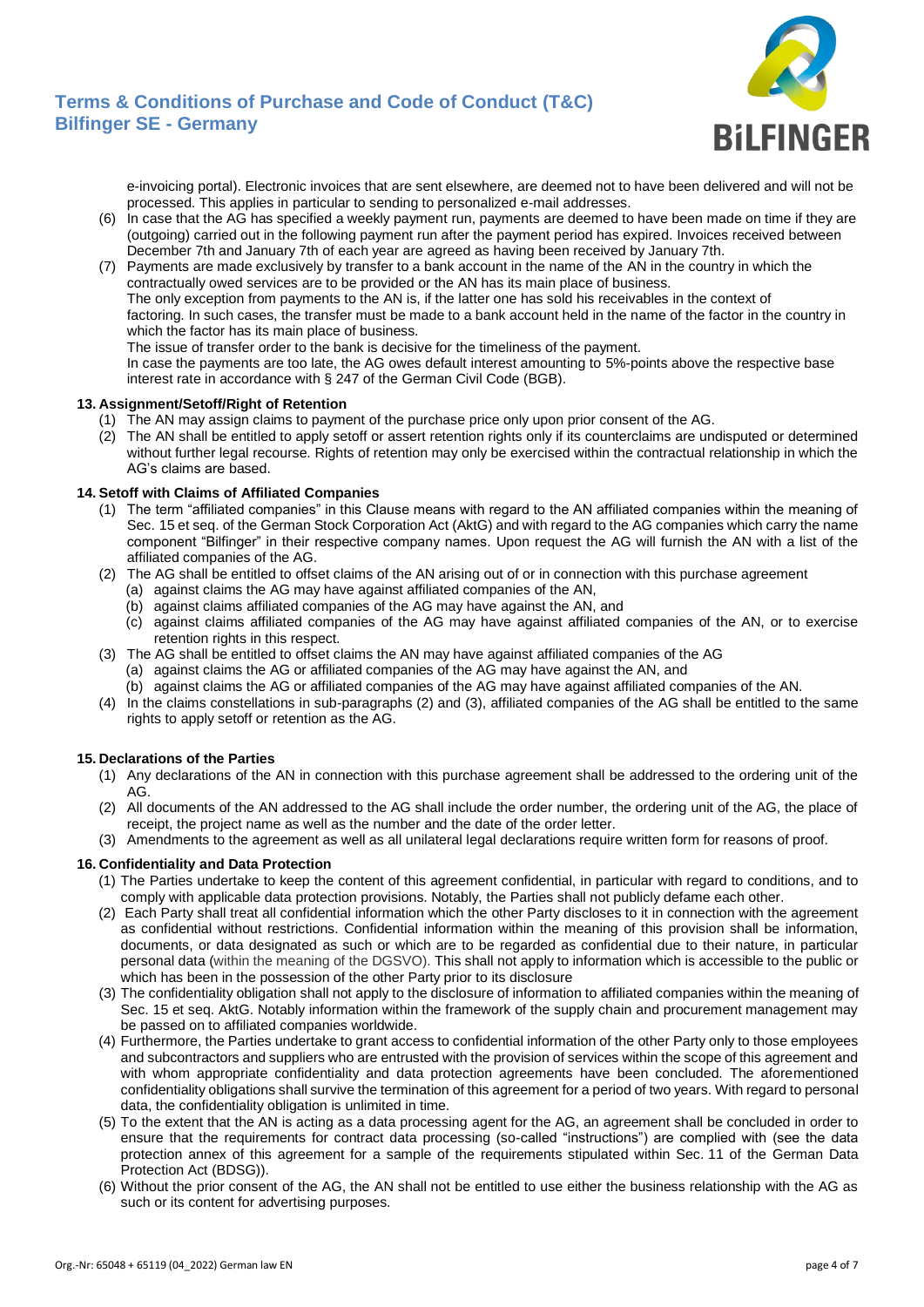

## **17. Drawings, Models, Documents**

The AN may use drawings, models and documents received from the AG only for the purpose of contract negotiation and execution and shall not make them available to third parties. The AN is obliged to return to the AG such drawings, models and documents immediately upon request, at the latest upon termination of the agreement. They shall remain the property of the AG who shall also retain all other rights thereto.

## **18.Spare parts**

- (1) The AN is obliged to keep spare parts for the delivered products for a period of at least five years after delivery.
- (2) If the AN intends to discontinue the production of spare parts for the delivered products, he will inform the AG of this immediately after the decision on the discontinuation. This decision must – subject to paragraph 1 – be made at least 6 months before production is discontinued.

## **19. Vendor Declaration and Business Conduct**

- (1) The AN is obliged to comply with the Vendor Declaration. The current version of the Vendor Declaration is **enclosed** to these Terms & Conditions of Purchase and can be viewed on the website of the AG.
- (2) The Vendor Declaration sets out the applicable minimum standards. If and to the extent compliance with the Vendor Declaration would violate applicable law, applicable law shall prevail.
- (3) The AG shall have the right to amend the Vendor Declaration in the event of any changes in legal, administrative or institutional requirements, jurisprudence or ethical business principles. The AG shall inform the AN of any amendments to the Vendor Declaration.
- (4) The AN acknowledges and agrees that any breach of this Clause (Vendor Declaration and Business Conduct) will be deemed a material breach of contract entitling the AG to termination of contract at any time and with immediate effect, without any obligation to pay any outstanding fees or make any other payment. The AG shall not be obliged to compensate any damage or loss suffered by the AN as a result of a termination under this Clause.

#### **20. Applicable Law / Place of Jurisdiction**

- (1) In addition to these terms and conditions, the laws of the Federal Republic of Germany pertaining to the legal relationships between domestic parties shall apply exclusively, to the exclusion of the UN Convention on Contracts for the International Sale of Goods (CISG).
- (2) The place of jurisdiction between commercial partners shall be the registered office of the AG.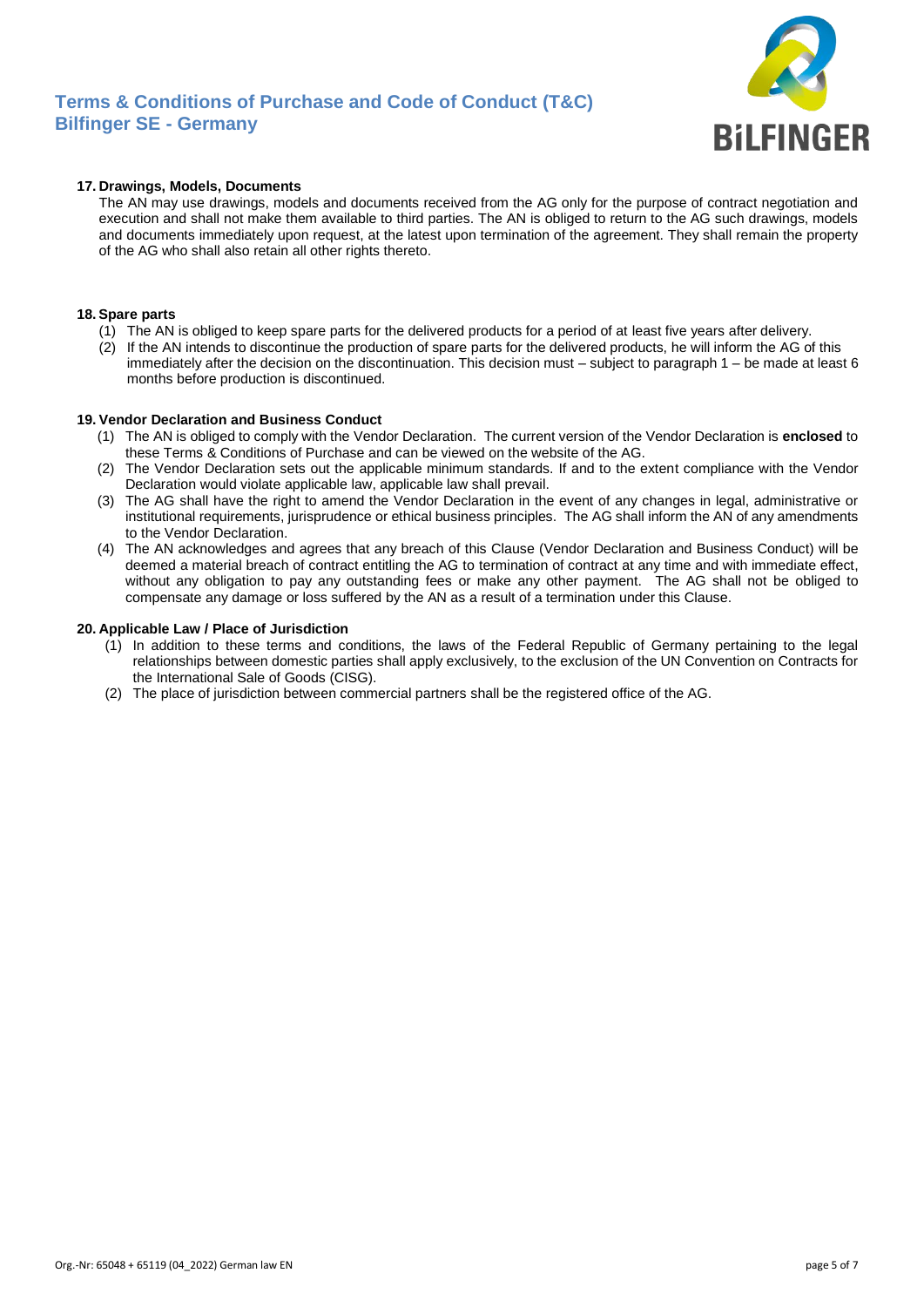

## **Vendor Declaration / Code of Conduct**

As part of our commitment to following the principals contained in the Bilfinger Code of Conduct, we expect our business partners to follow comparable standards in their conduct. Our expectations are set out here, in our Vendor Declaration, which you are contractually obliged to follow.

## *Compliance with laws and adherence to generally accepted standards*

As a vendor to Bilfinger we will:

- Comply with applicable laws and regulations, including relevant anti-corruption legislation
- Operate in accordance with generally accepted principles and standards relating to social and environmental responsibility, and internationally recognized human rights including laws preventing modern slavery

## *Anti-Bribery and Anti-corruption*

As a vendor to Bilfinger we will:

- Not partake in any form of corruption or bribery, and ensure that business decisions are not influenced through any improper or illegal payments, either through cash, gifts, travel or anything else of value including intangible benefits
- Refrain from presenting any invitations or gifts, or anything of value, to Bilfinger employees with an intention to gain any form of influence
- Disclose to Bilfinger any requests or pressure to provide bribes (any kind of benefit) in any form, either to Public Officials or any other parties, directly or indirectly, that may try to influence or provide an unfair business advantage

## *Books and records*

As a vendor to Bilfinger we will:

Maintain complete books and records that accurately reflect all business transactions and expenditures that are prepared in accordance with applicable laws and regulations

## *Conflicts of interest*

As a vendor to Bilfinger we will:

- Avoid situations where our own interests conflict, or could conflict, with the business interests of Bilfinger
- Notify Bilfinger without delay, if we become aware of a conflict of interest, including if a Bilfinger employee has a financial interest in our company or is related to our company in any other way

## *Protection of assets and information*

As a vendor to Bilfinger we will:

- Contribute to safeguarding Bilfinger's assets from theft, misuse or waste
- Take necessary measures to protect, and keep Bilfinger data and information that is available to us confidential

#### *Anti-competition and economic and trade sanctions*

As a vendor to Bilfinger we will:

- Not engage in any activities that could reasonably be construed as being anti-competitive, abusive or unfair, and comply with applicable anti-trust and anticompetition laws and regulations
- Comply with laws and regulations governing the export or import of goods, products and services, and those relating to economic and trade sanctions, and antiboycott

#### *Insider trading*

As a vendor to Bilfinger we will:

Avoid insider trading by not buying or selling Bilfinger or another company's securities when in possession of insider information about Bilfinger that is not available to the investing public, and that could influence an investor's decision to buy or sell the security

## *Employees*

As a vendor to Bilfinger we will:

- Provide for safe workplaces that comply with international labour standards
- Ensure fair employment practices, and refrain from any form of unethical or illegal employment practices (such as harassment or physical assault, any form of slavery, servitude and forced or compulsory labour including, but not limited to child-labour)
- Not discriminate against employees on the grounds of their ethnicity, gender, sexual orientation, religion, ideology, disability or age
- Assure the rights of association and collective bargaining and provide employees with written agreements of employment, as governed by local legislation
- Ensure that wages, working hours, vacation and leave periods provided to employees and hired external contractors are in accordance with applicable law and/or agreements
- Adhere to all applicable data protection laws